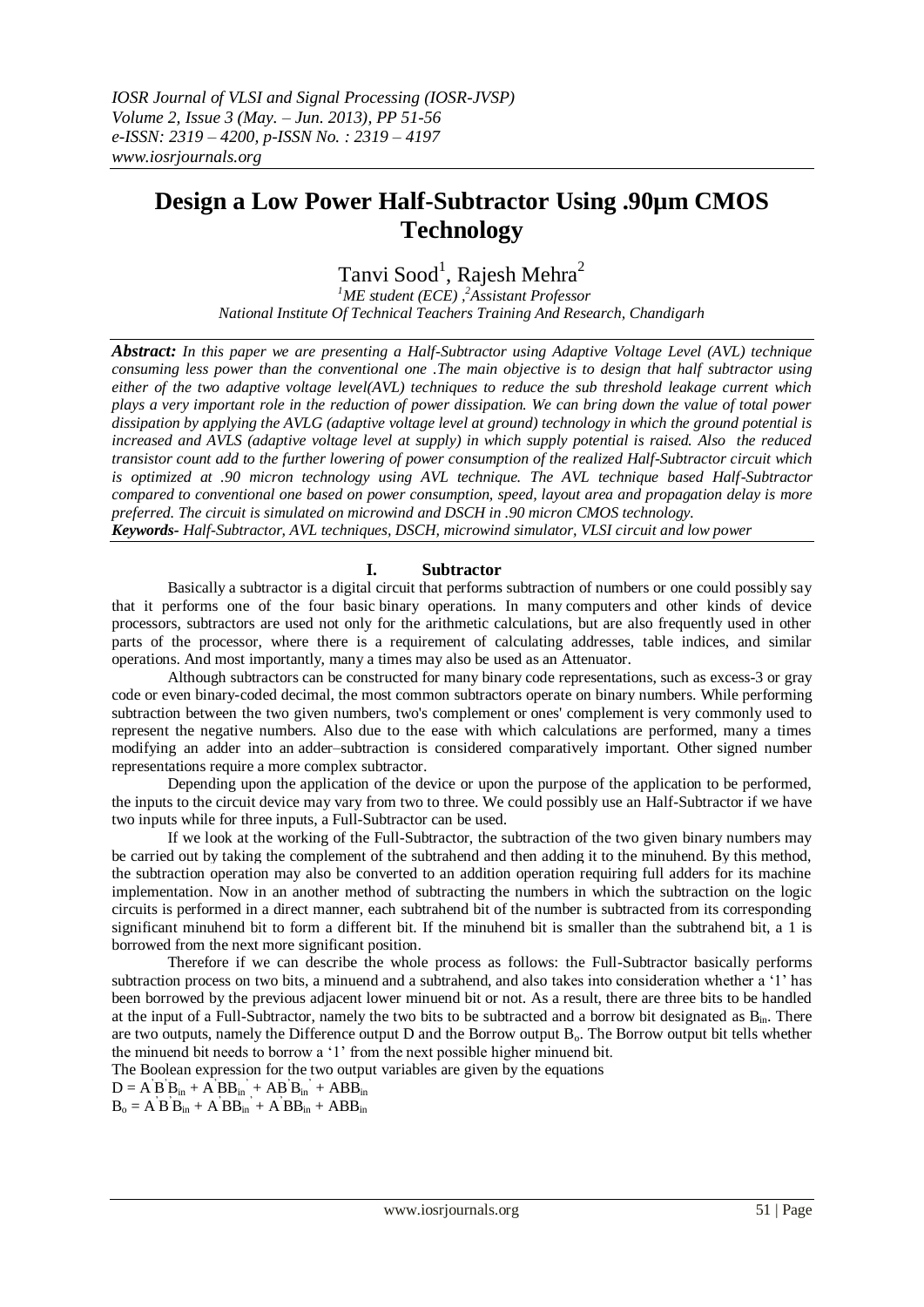

Table 1 – Truth Table of Full-Subtractor

## **II. Conventional Half-Subtractor Circuit**

A conventional Half-subtractor circuit is a combinational circuit that can be used to subtract one binary digit from another to produce a Difference output and a Borrow output. The Borrow output here specifies whether a '1' has been borrowed to perform the subtraction. The Half-Subtractor at the gate-level can be shown as follows in Figure 2 while the Table 2 gives us the truth table of the Half-Subtractor which is obtained from the binary arithmetic operations.



Figure 2 – Logic Symbol of Half-Subtractor

| Inputs  |                 | Outputs           |    |
|---------|-----------------|-------------------|----|
| Minuend | Subtrahend<br>R | Difference Borrow |    |
| 0       |                 | 0                 |    |
| 0       |                 |                   |    |
|         |                 |                   | o  |
|         |                 | 0                 |    |
| $A - B$ |                 | Di                | Bo |

Table 2 – Truth Table of Half-Subtractor

The Boolean expression for the two output variables are given by the equations

 $D = A'B + AB'$  $B_0 = A'B$ 

## **III. Transistor Level Half-Subtractor**

The same conventional Half-subtractor can be formed using CMOS transistors and the whole transistor circuit consist of 16T (Transistor) in which 8TPMOS (Positive channel Metal Oxide Semiconductor) and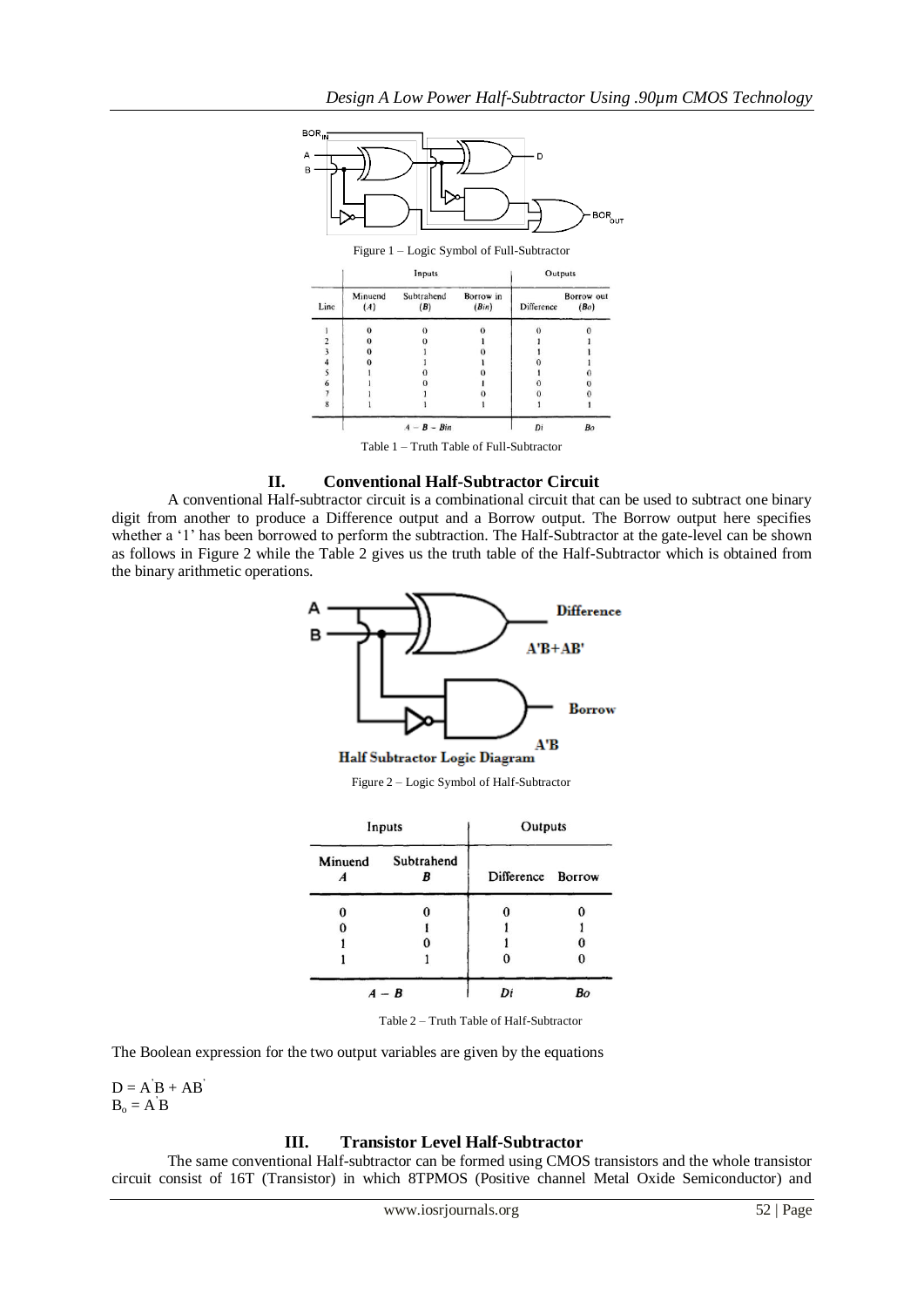8TNMOS (Negative channel Metal Oxide Semiconductor) are used. The Half-subtractor at the transistor level can be shown in Figure 3 where we have two inputs Minuend bit (A) and Subtrahend Bit (B) and two outputs Difference Bit (D) and Borrow Bit  $(B<sub>0</sub>)$ .



Figure 3 – Transistor level Half-Subtractor Circuit

In Conventional Half-Subtractor, when we design the circuit in the Microwind software, we obtain the value of power consumption of about 18.539µW which is a very large value and may lead to heating of the system. To reduce the heating, the power consumption has to be reduced and this can be achieved by either of the two schemes. One is AVLS (Adaptive Voltage Level at Supply) in which the supply voltage is reduced and the other one is AVLG (Adaptive Voltage Level at Ground) in which the ground potential is increased.

# **IV. Half-Subtractor Using Adaptive Voltage Level (Avl) Control Circuit**

An adaptive voltage level control circuit can be used either at the upper end of the cell to bring down the supply voltage value (AVLS scheme) or at the lower end of the cell to lift the potential of the ground node (AVLG scheme). The effect of these two techniques on the power consumption is described in the following section.

# **A. Power Control using AVLG**

A Half-Subtractor incorporating AVLG scheme is shown in Figure 4. The full switch provides 0 Volt at the ground node during the active mode while 1 Volt during the inactive mode at the ground node. An increase in virtual ground voltage reduces the gate-source and gate-drain voltage of transistor T8 and also the gate-drain voltage of transistor T10, which results in reduction of the power consumption on a whole, though not much improvement is observed in gate-source and gate-drain voltage of transistor T7 and T9.



Figure 4 – Half-Subtractor using AVLG Technique

Incorporation of AVL Technique allows the decrease in power consumption through an added gate T17 in the AVL switch. The gate T17 is n-mos in nature. Therefore, this approach is useful in lowering the final value of the power consumption.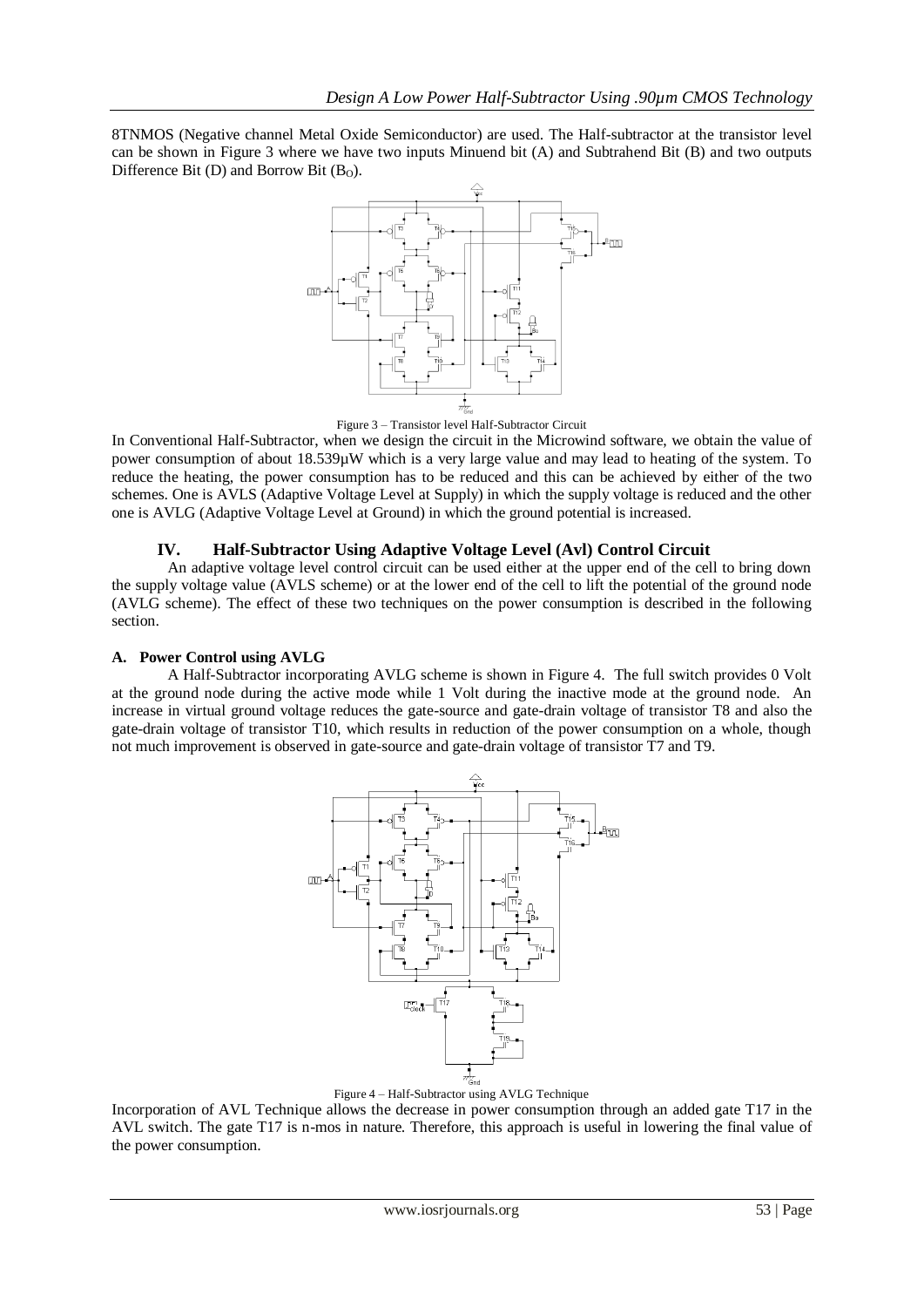Table 3 gives us the truth table of the Half-Subtractor in AVLG Technique and Figure 5 gives us the logic symbol of the resultant Half-Subtractor.



Table 3 - Truth Table of the Half-Subtractor in AVLG Technique



Figure 5 – Logic Symbol of the Half-Subtractor using AVLG Technique

# **B. Power Control using AVLS**

Figure 6 shows the schematic of a Half-Subtractor in which AVLS scheme is applied. In this scheme, a full supply voltage of  $V_{cc}$  is applied to Half-Subtractor in Active mode while a Lowered or reduced supply voltage of  $V_{cc}$  is applied in Active Mode. Now the transistors T1, T3, T4, T11, T15 are at  $V_{cc}$  and in ON state. A decrease in gate-source voltage and gate-drain voltage is observed in transistors T3, T4 which is the major source of reduction in power consumption of the whole circuit. Furthermore an additional loss in power consumption of the circuit is observed due to the reduction observed in drain voltages in transistors T2, T3, T6. Hence, this approach is more successful in lowering the value of the total power usage involved in the Halfsubtractor circuit than the AVLG approach. Table 4 gives us the truth table of the Half-Subtractor in AVLG Technique and Figure 7 gives us the logic symbol of the Half-Subtractor with an AVLS switch.

| D | Bo |
|---|----|
|   |    |
|   |    |
|   |    |
|   |    |

| $\boxed{\mathbb{F}_{\text{clock}}^{-1}} \sim \boxed{\text{Ti}7}$                                    | $\overline{\psi}$ cc<br>-<br>ゴ18<br>コ<br>$\overline{T}$ 19-                                                                                                                                                       |
|-----------------------------------------------------------------------------------------------------|-------------------------------------------------------------------------------------------------------------------------------------------------------------------------------------------------------------------|
| T4<br>T5<br>呝<br>T1<br>$\mathbb{E}$<br>T2<br>Īò<br>頂<br>T<br>$\widetilde{T}^{\dagger 0}_{  }$<br>T8 | T15.<br>$\frac{B_{\text{UL}}}{\sigma}$<br>T16.<br>  <br>$\overline{111}$<br>al∏12<br>ţ.<br>тíз<br>$\begin{array}{c}\n\overline{1} & \overline{14} \\ \overline{11} & \overline{11}\n\end{array}$<br>$\frac{1}{2}$ |

Table 4 – Truth Table of the resultant Half-Subtractor

Figure 6 – Half Subtractor using AVLS Technique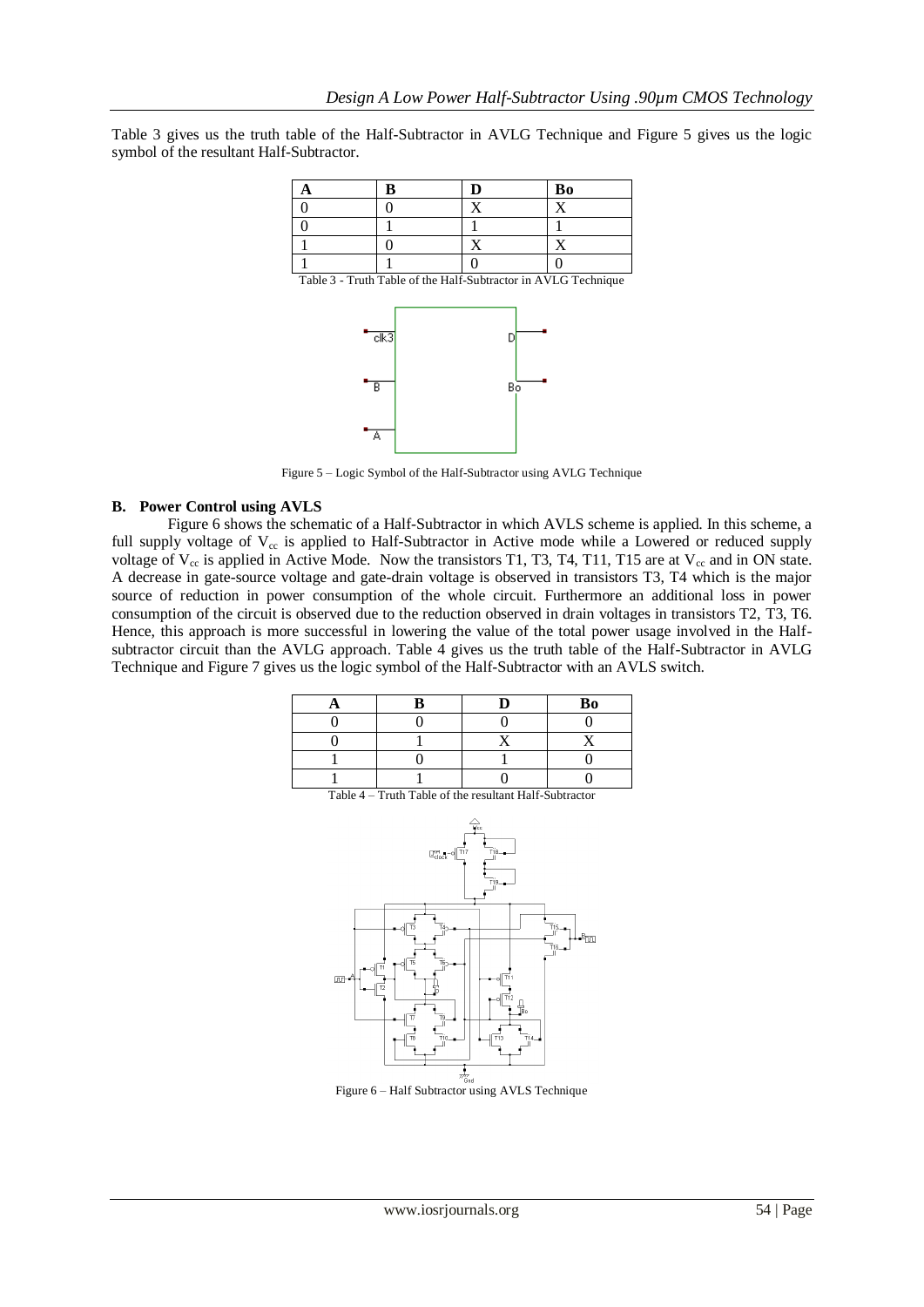

Figure 7 – Logic Symbol of the Half-Subtractor using AVLS Technique

## **V. Simulation Results**

A binary Half-Subtractor subtracts two input bits and gives two output bits with one of them determining the difference (D) of the two input bits while the other giving the borrow bit  $(B_0)$ . We design a Transistor level Half-Subtractor Circuit using the Dsch software and on obtaining its verilog file through the same software, we compile the obtained circuit design in the microwind software where then on compiling the circuit we may run its simulation hence obtaining the required appropriate results. On applying either of the two techniques on the conventional Half-Subtractor using 90 nanometre technology, we obtain low resultant power consumption value. We observe drop in power values which can be easily portrayed in the form of waveforms.



Figure 8 – Waveform of conventional Half-Subtractor



Figure 9 – Waveform of Half-Subtractor using AVLG Technique